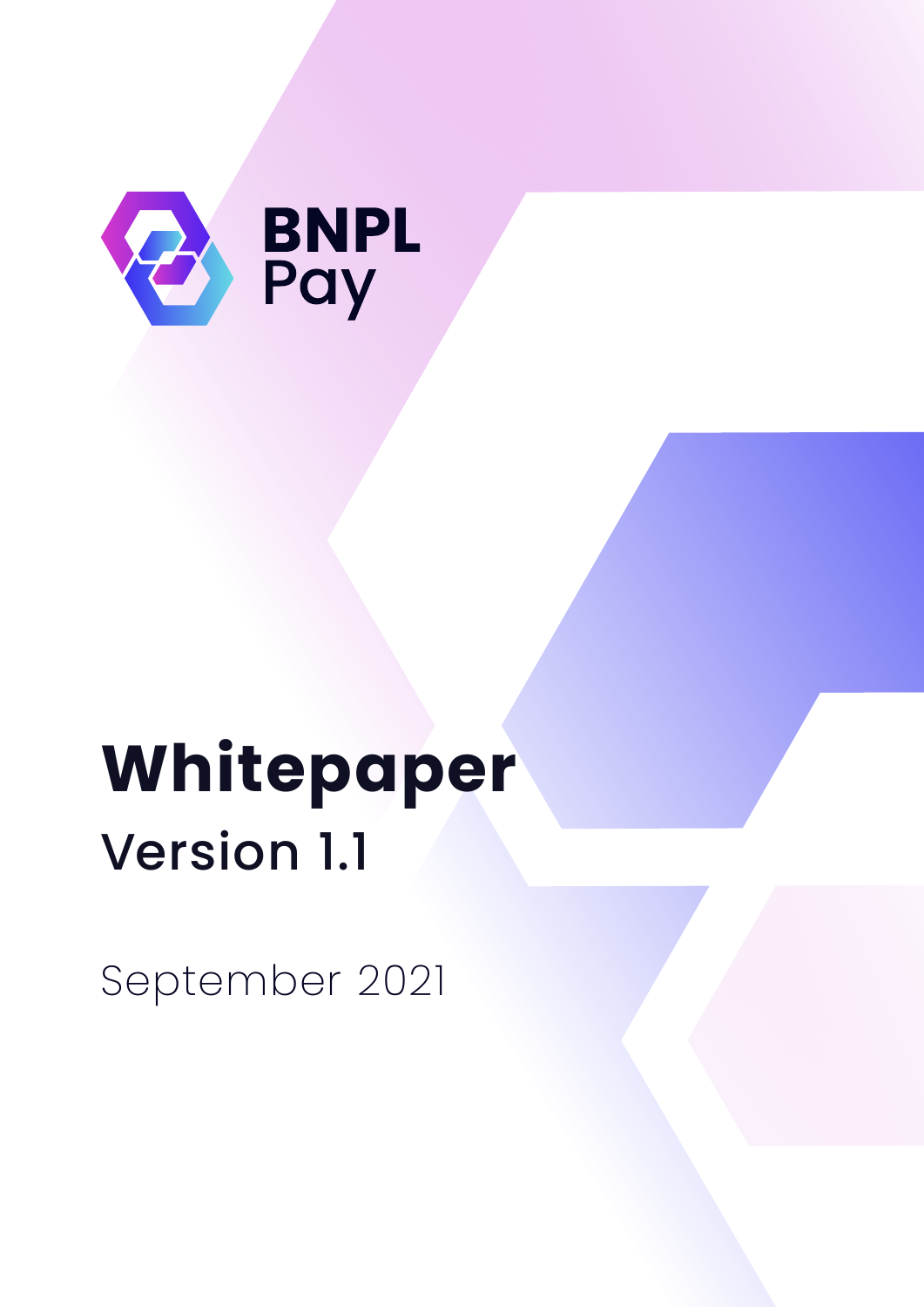

### **Contents**

### Introduction

2

### Protocol Overview

3–4

### 5–6 Banking Node Operators

7 Lenders

### Borrowers

8

### **Stakers**

9

### 10 Example of BNPL Pay at Work

### Risk Disclosure

11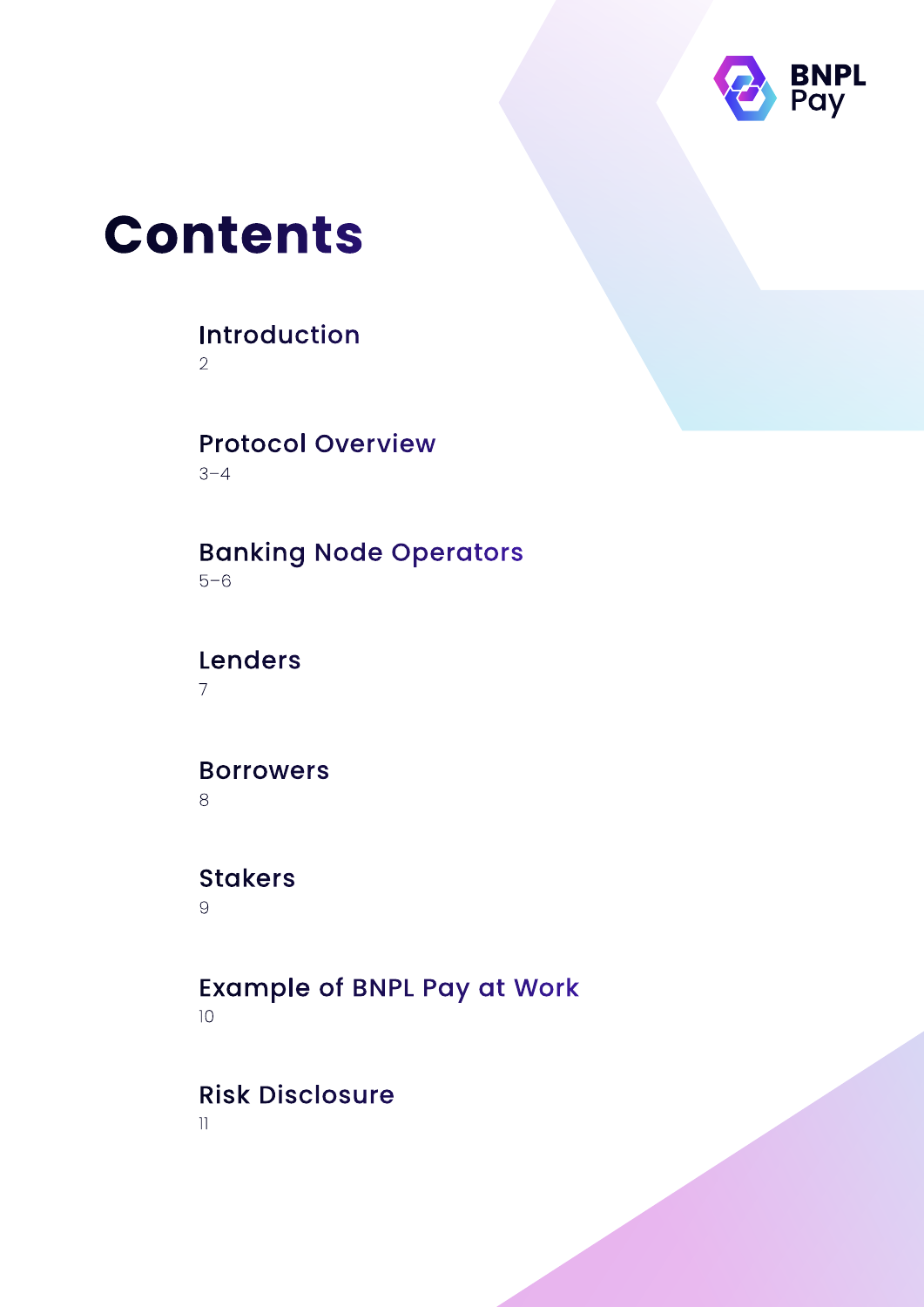

## **Introduction**

BNPL Pay intends to disrupt the global credit markets by creating a unique uncollateralized lending protocol. The protocol will allow users to borrow funds through its system of distributed P2P lenders run natively on the Ethereum blockchain.

With the advent of blockchain technology, the credit markets have already undergone massive disruption. Currently, within the decentralized finance (DeFi) and ethereum ecosystems, the collateralized lending space has exploded, with relatively new protocols such as AAVE reaching ten-figures in liquidity and borrowing. However, current protocols only support collateralized loans, limiting their users to only those with sufficient collateral.

The uncollateralized lending sector, on the other hand, has yet to be explored and we believe this multi-trillion dollar industry is ripe for disruption. For example, upcoming Buy Now Pay Later companies are currently paying anywhere from 9% to 15% interest rates to traditional lenders, despite negligible default rates. By bridging these industries with the defi space, many synergies could be unlocked, allowing for both defi yields to become more sustainable, and traditional finance (tradfi) credit to become more abundant. However, due to the complexities imposed by the credit and counterparty risk inherent within this market, new innovative solutions need to be developed to allow for such activities to function on the blockchain.

We believe the highest demand for credit comes from those who cannot meet the requirements to take on collateralized loans. To that end, we have created the BNPL Pay Protocol, an uncollateralized lending platform that services such a need. We tackle the counterparty risk associated with uncollateralized borrowing through a distributed network of Banking Nodes. Our system delegates the tasks of credit checks, risk assessment and other due diligence requirements to pool operators, and creates a set of incentive structures that reward effective operators and punish ineffective ones.

Banking Nodes Manage pools of liquidity, and have the autonomy to delegate these funds to potential borrowers in the parameters they see fit, while lenders can choose an operator that suits their risk-reward preferences to conduct interest bearing activities based on fully transparent data. Borrowers can apply for credit from any or all Bank Nodes and, if approved, are issued loans on fully customizable and agreed upon terms.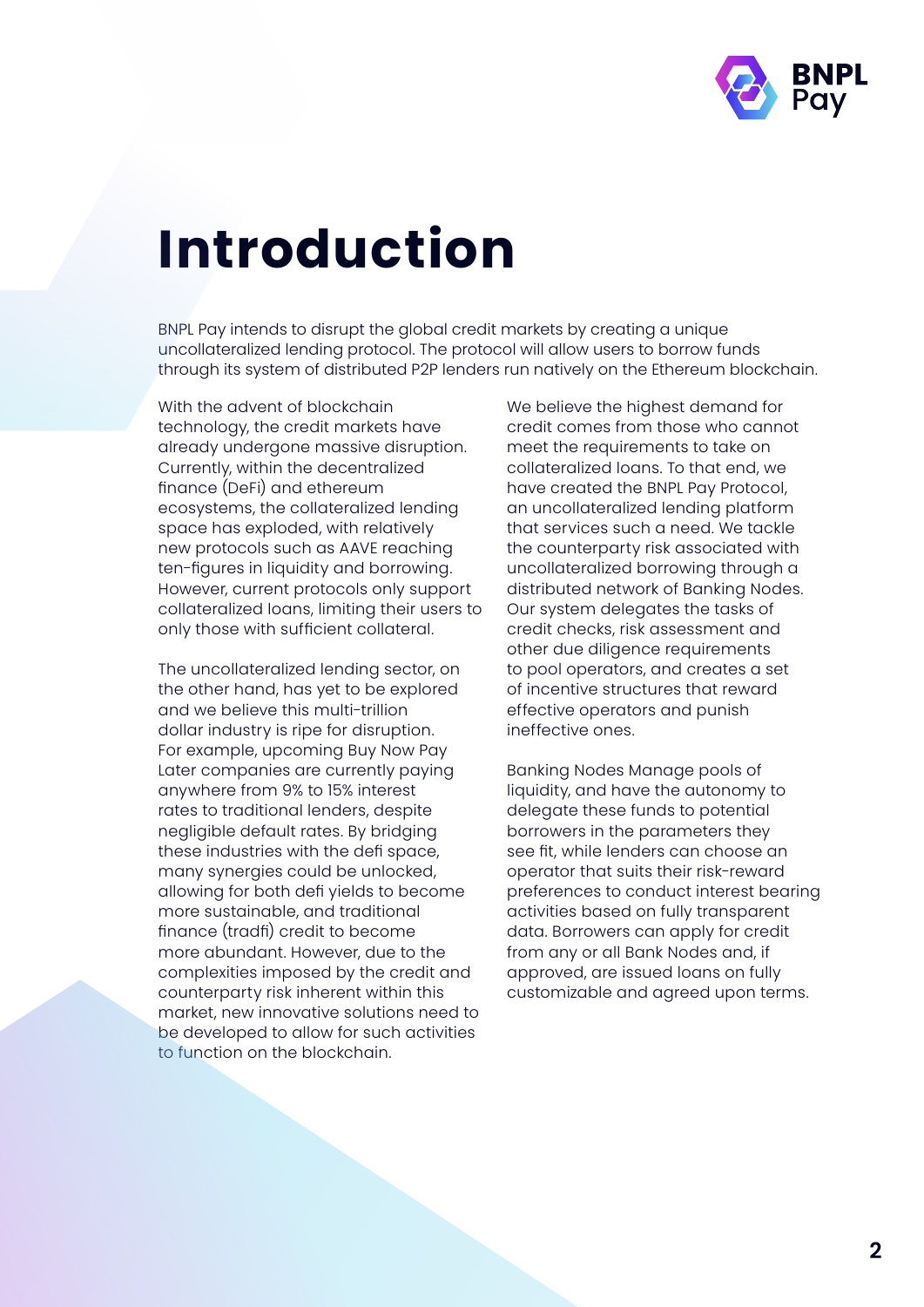# **Protocol Overview**



There are four key stakeholders within the BNPL Pay Ecosystem;

- **(1) Banking Nodes,**
- **(2) Lenders,**
- **(3) Borrowers,**
- **(4) Token Stakers**

**1. Banking Nodes** create, and operate a pool of liquidity that is delegated to them from lenders. They decide how the capital is best utilised and are responsible for tasks such as assigning credit limits, interest rates and other terms to prospective borrowers. Banking nodes broadcast all prior transactions and lending history that are summarised into easy to understand metrics, to help Lenders and Borrowers determine the appropriate node to interface with. In order to set up a Banking Node, an individual or entity must stake and lock 1M BNPL tokens. Node operators accrue 10% of the interest portion of payments made by borrowers of their pool, as well as further staking rewards. Upon the Token Generation Event, anyone willing to bond 1M BNPL tokens will be able to set up their own banking node and attract their own portfolio of lenders and borrowers, thus creating a free market system that encourages competition.

**2.Lenders** are any protocol participant that chooses to delegate capital to a Banking Node. Within the protocol, lenders are able to see a transparent history recorded in the blockchain of every node operator, including stats such as total capital managed, interest accrued, average APY, total default loss etc., as well as more detailed descriptions provided by operators on their lending procedures. Lenders will receive 80% of the interest payments made by borrowers (and principal repayments), as well as token emissions from our liquidity mining program.

**3. Borrowers** apply for loans from Banking Nodes. They are able to apply to multiple pools at no cost and are subject to the due diligence processes set up by the Banking Nodes, such as KYC requirements and credit checks.

**4. Stakers** are any protocol participants that hold BNPL tokens and wish to delegate them towards a Banking Node. This functions as a soft vouch for a pool operator, in return for 10% of the interest income. Stakers receive their rewards in BNPL tokens, where the interest accrued is automatically converted into BNPL. In the event a default occurs, they are also subject to the same penalty as the operator and the percentage slashing penalty will be equivalent to the size of the default as a percentage of the total pool capital. Higher BNPL staked balances helps mitigate risks to lenders, and give them more confidence to lend to a pool. Furthermore, stakers have an opportunity to play an active role in protocol governance, where decisions such as setting protocol parameters, or changes, will be decided by these participants.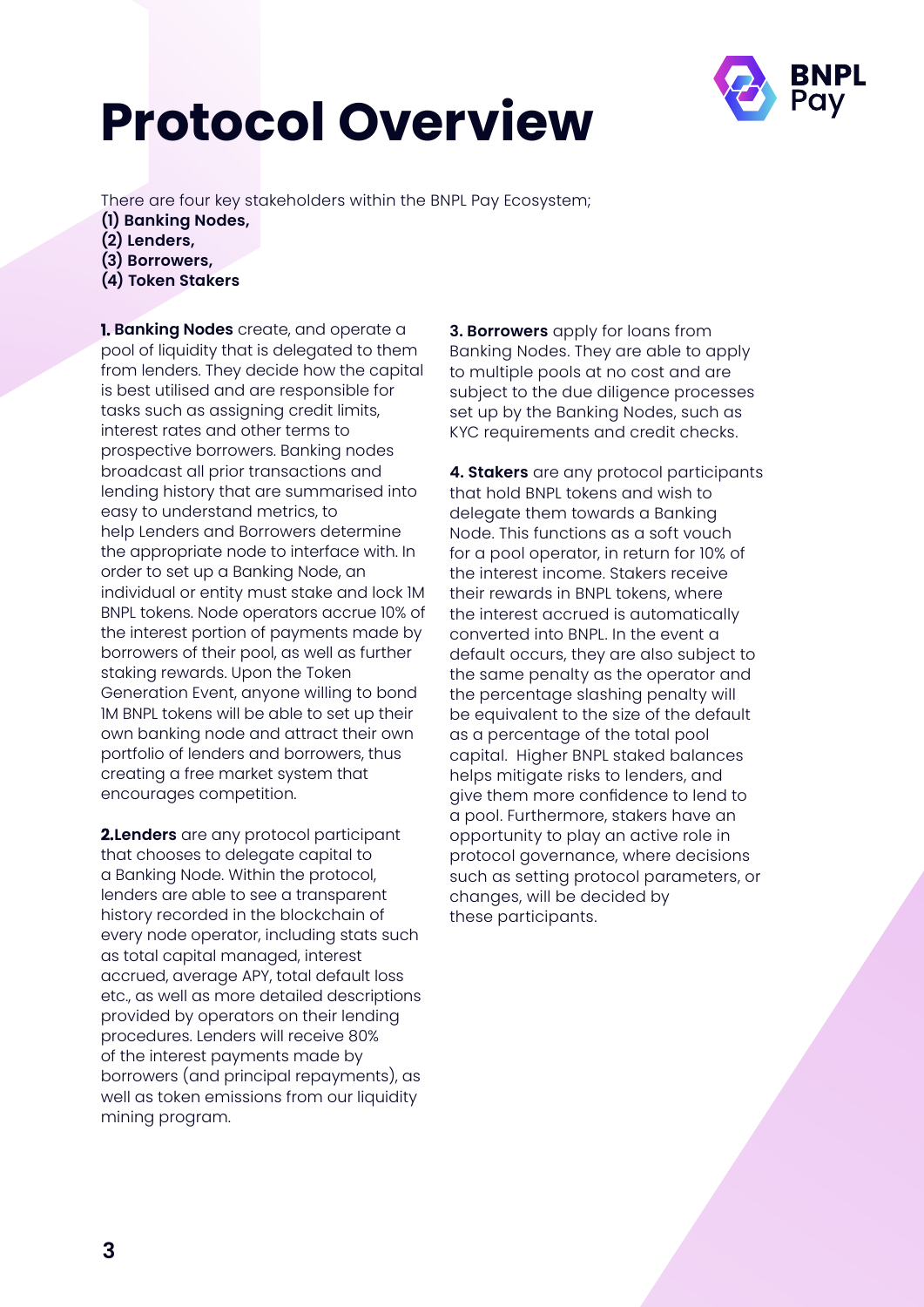

## **Protocol Overview**

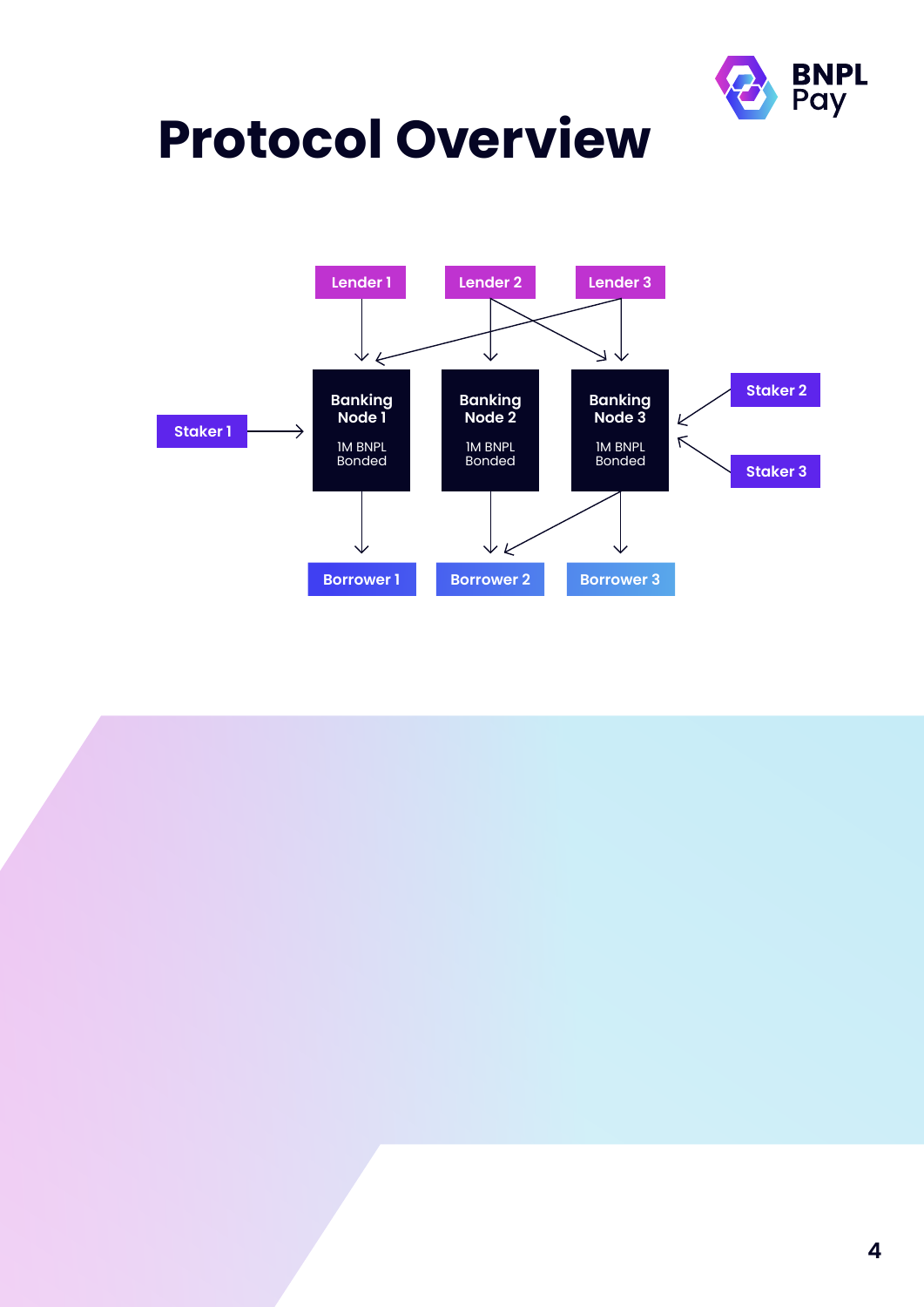

### **Banking Node Operators**



Unlike established protocols within defi, uncollateralized borrowing presents an entirely new avenue of risk that is yet to be tackled within blockchain networks, namely, counterparty risk. BNPL Pay seeks to address this risk by delegating the tasks of credit checks, risk assessment and other processes conducted by traditional credit facilities to our node operators. Under this structure, node operators lie at the heart of our protocol and connect lenders with borrowers.

Any entity can create a Banking Node, become its operator and have full autonomy of the lending operation. They are required to lockup 1M BNPL tokens, creating vested interest in the protocol, as well as demonstrating commitment to their responsibilities. This design creates a much more open and competitive environment for lending institutions to operate in, than the current TradeFi alternative.

Competition and inclusion are the necessary ingredients of innovation, something that is much needed in the credit industry. Bank Node operators compete with one another for both capital from lenders and loan requests from borrowers. The BNPL protocol aims to empower borrowers with more options for their financing needs, as well as access to more competitive rates.

#### **Pool Initiation and Termination**

In order to set up a Banking Node and become a node operator, no formal application is required. Users simply need to lock 1,000,000 BNPL tokens into a bonding contract. These tokens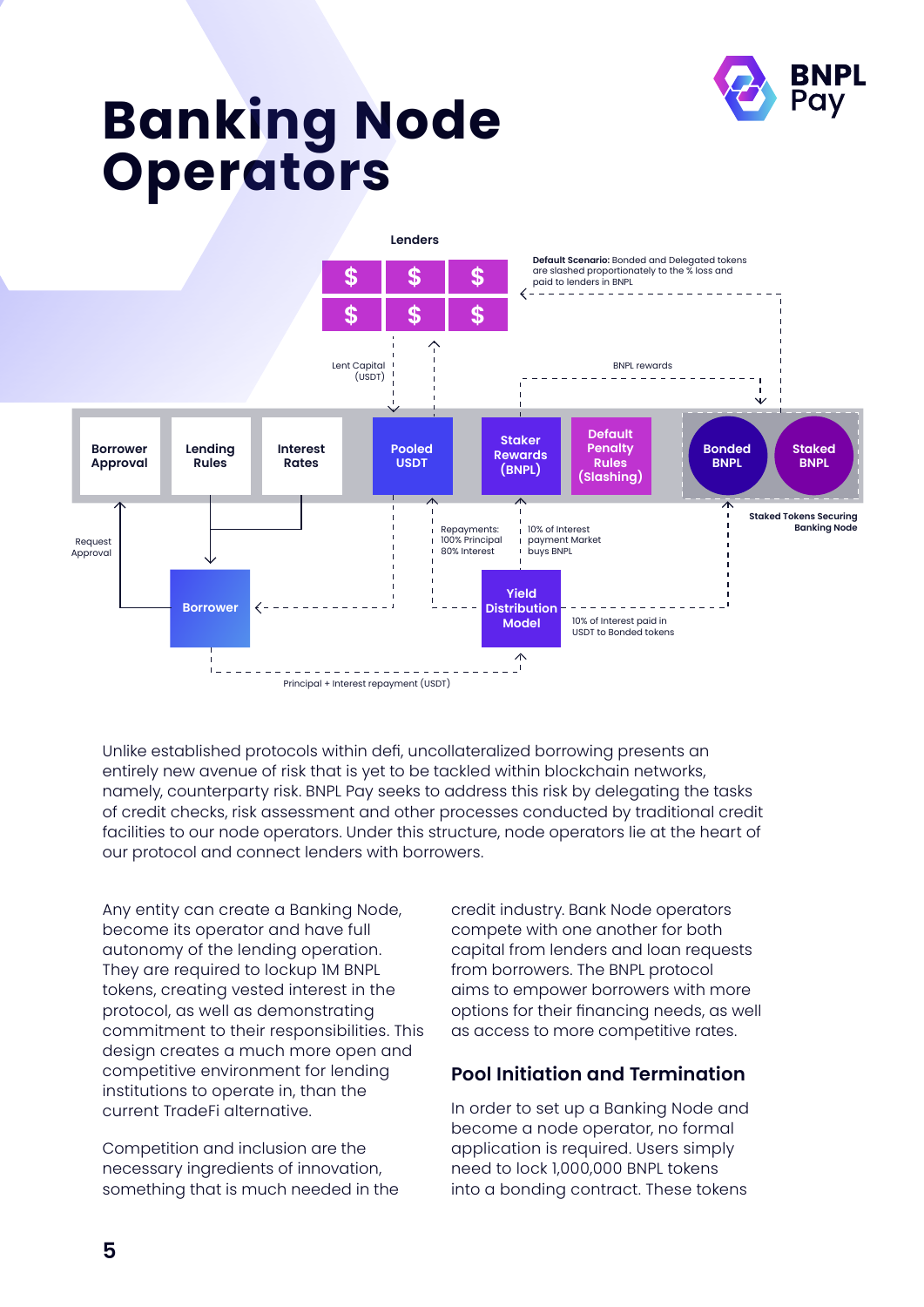are locked until the terminatination of their node. An operator can choose to terminate their node only when all outstanding loan contracts reach maturity, at which point;

- no new loans can be initiated
- no new capital can enter the pool
- all pool assets will be withdrawable by lenders
- the bonded BNPL tokens will become withdrawable by the operator.

#### **Operator Responsibilities**

Node operators evaluate the different borrowers' applications, perform the necessary due diligence and credit checks to assess risk, and assign them varying interest rates and limits based on their assessed creditworthiness and risks. Our smart contract loans will allow for maximum flexibility of loan terms such as; maturity dates, interest rates, repayment frequency, late penalties and repayment types (interest only vs. interest + principal). These smart contracts will allow for a fully transparent and immutable record of all loans issued, both outstanding and completed, for potential lenders to use to decide which operators they wish to delegate their funds towards. The record will be summarised into easily digestible information that lenders will be able to audit in order to decide on a Banking Pool to which to commit their capital.

#### **Incentive Structure**

The incentive structure designed into our protocol and BNPL tokens, rewards node operators who perform their duties effectively, and takes punitive actions against operators that fail to carry out their duties. This is done through a fair revenue share and a penalising-slashing model.

A percentage of the revenue received from interest payments will be used to reward node operators. The BNPL protocol will start with a 10% revenue share, but be subject to change based on the voting activity from BNPL stake (see Governance section). The interest accrued by Node Operators is only claimable upon maturity of a loan contract, regardless of the repayment schedule. Additionally, Banking Node operators will also share in a further 10% interest distributed to stakers in the pool, paid in the additional BNPL tokens.

RNPI

#### **Slashing Fees**

Slashing occurs whenever capital loss is incurred from loan defaults. The weight of a slashing event will be relative to the total loss relative to the pool size. For example, if a pool of 1M USD incurs a 50K loss, 5% of the staked BNPL token balance and 5% of the bonded BNPL token balance will be slashed.

These tokens will be sent to a redemption contract and be claimable by lenders of their pool proportionately to their stake of lent capital. If a node operator's token balance drops by 25% to below 750,000, their lending pool will undergo probation and be closed off to new lenders, as well as no longer being able to issue new loans until they top up their balance to 1,000,000 BNPL tokens.

#### **Defaults**

A loan is considered defaulted if it is delinquent for over 72 hours. In such events, capital loss is realised by the lending pool based on the outstanding principal remaining. If the node operator believes the borrower will still pay the debt after 3 days , they can apply for an extension of the default, which will be voted on by the BNPL DAO participants. In instances where loans are repaid after a default has occurred, funds are sent to a redemption contract and are claimable by lenders upon the return of the slashing fee rewards issued to them. A lender then has 90 days to redeem these funds, otherwise they will be returned to the node operator to reimburse their slashing fee.

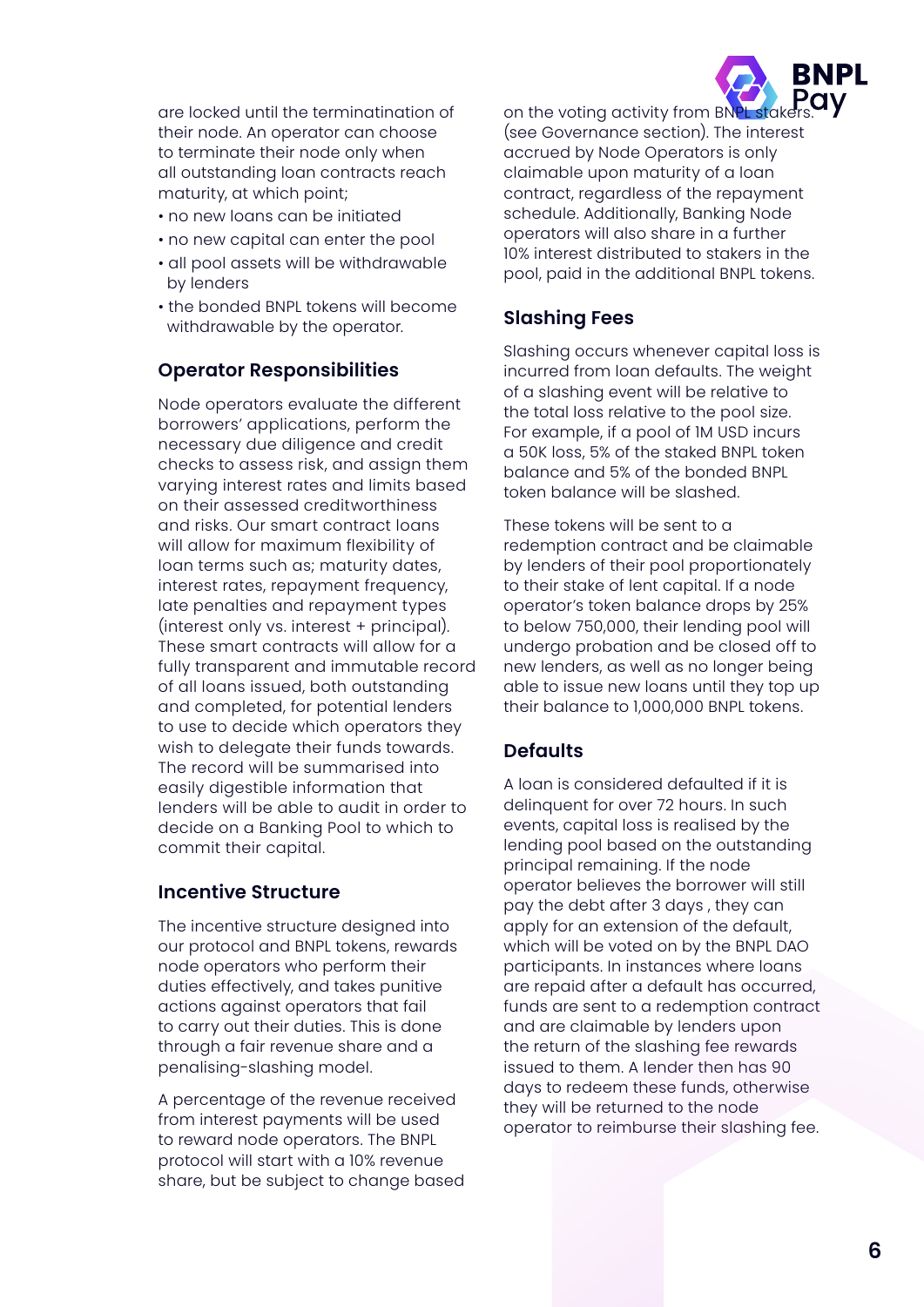# **Lenders**



BNPL Pay hopes to level the playing field for all ecosystem participants and with the BNPL protocol, lenders will for the first time, have easy access to lending activity and interest accrual in traditional credit markets - a market that has been gated off to only institutional investors. Moreover, empowered by blockchain technology, lenders will have full transparency with whom they engage in business. This will allow for more effective decision making and capital allocation.

All relevant current and historical statistics of each pool will be displayed for lenders to see, including stats such as total loans issued, total liquidity committed, total tokens staked and total default loss. They will also be able to view information of the pool's overall strategy and procedure provided by the node operator on its landing page. BNPL Pay will develop an intuitive dashboard that summarises key statistics for lenders to scrutinise and help implement their lending strategy.

### **Liquidity Mining**

BNPL recognizes lenders as core to the function of the protocol, and realises they are key stakeholders in its success. To that end, we have allocated 42.50% of the BNPL total supply to be rewarded to lenders. As such, lenders of the protocol will earn two forms of rewards;

- (1) Interest accrued from borrowers paid directly through the pool's capital growth (to be paid in underlying deposit currency)
- (2) in token rewards paid in BNPL tokens from our emission schedule.

### **Full Capital Utilization**

Capital committed to all pools will be fully utilised, where funds not deployed to uncollateralized borrowers will be deployed on to existing collateralized lending pools such as AAVE. This will allow for consistent yields to be accrued by lenders regardless of the uncollateralized loan demand. The BNPL Pay Protocol will only use whitelisted, audited protocols that have sufficient liquidity for immediate redemption to service incoming loans, and it will be up to both the DAO and node

operators to select which protocols to use via BNPL's governance model.

### **Interest Accrual Methodology**

For capital lent out by the BNPL protocol to approved borrowers, interest is accrued upon each repayment made by a borrower. The protocol utilises the conventional methodology in legacy systems of breaking each repayment into interest + principal. The principal portion will go directly into the pool of funds and have no impact on the value of the pool. The interest portion received by lenders will increase the value of the pool, and is realised upon each repayment.

For idle capital deployed on other defi lending platforms, interest accrues in real time on a block by block basis.

### **Lending and Redemption**

When a lender decides to commit capital to a Banking Node, their capital is added into a pool and they are given bUSD tokens as receipt, representing their ownership share of the pool. At pool initiation, 1 USDT will equate to 1 bUSD token, however, the value of these tokens will appreciate as interest accrues into the pool, and decline in events of capital loss from default. Lenders can redeem bUSD tokens at any time for USDT based on the bUSD<>USD conversion rate at the time, and subject to availability to unutilized capital within the pool. If there is insufficient liquidity, they will need to wait for more liquidity to enter the pool, repayments from borrowers, or can freely trade their bUSD tokens in secondary markets.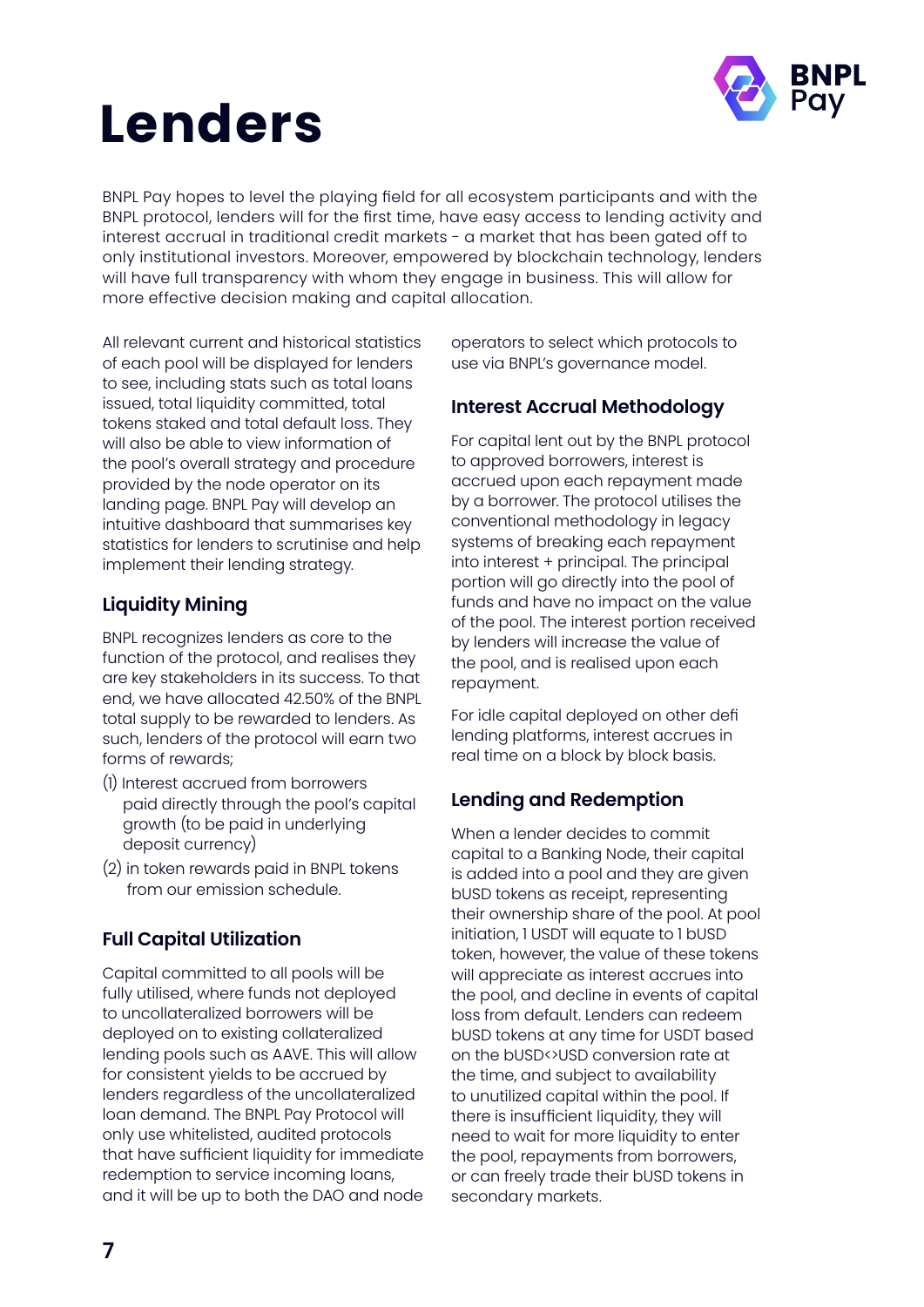

### **Borrowers**

Borrowers are the key customers that BNPL Pay seeks to service. Borrowers apply for loans from our network of Banking Nodes, and are subject to their individual due diligence processes such as KYC and credit checks. They have the flexibility to shop for the best rates and terms on the market, empowering them with options outside of legacy systems.

### **Lending and Redemption**

Borrowers are able to tailor the loan contracts to their own needs when applying for loans from various Banking Nodes, and upon getting a loan, the terms of the loans are set forth within a smart contract. It is the Borrowers' responsibility to meet their repayment obligations. Any late repayments or failure will all be recorded in the blockchain, impacting their credit ratings and ability to access credit in the future. BNPL pay will provide templates of smart contract loan contracts that any Banking Node operator can utilise in the provision of such loans, however more templates can be created and voted in the DAO by BNPL stakers.

Within the BNPL Pay platform there will also be a request hub for borrowers to seek loan requests from our network of Banking Nodes. Any requests submitted will be broadcast to the network allowing individual Banking Nodes to make contact and request further information to approve these requests. Borrowers can choose to either apply for loans through this portal or directly from individual Banking Nodes.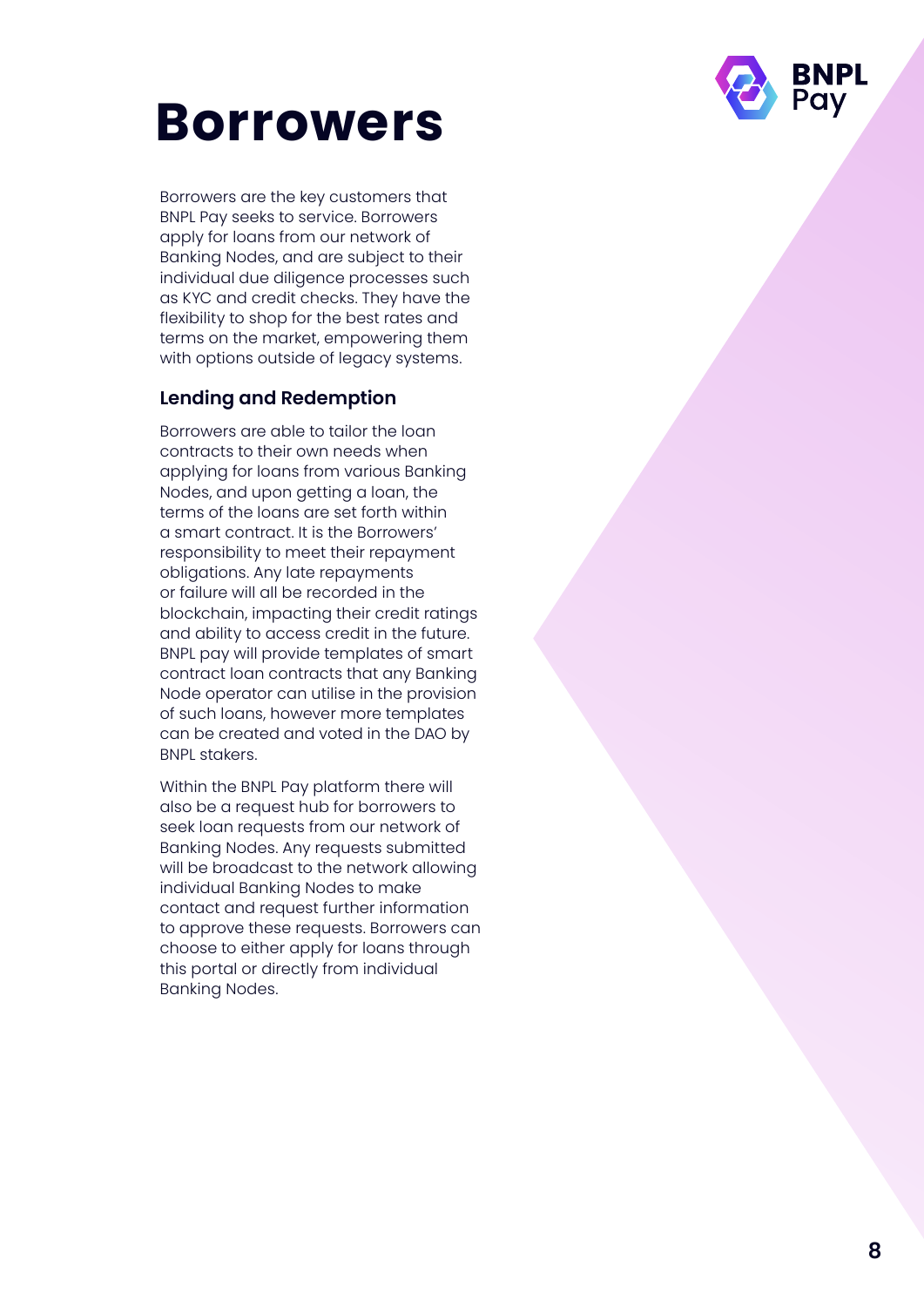# **Stakers**



Stakers take on both a passive and an active role in the function of the protocol. They are key to vouching for respective pools - decreasing the risk level for lenders, as well as taking on the critical role of governance. Tokens bonded by Banking Nodes will also count as staked tokens.

### **Vouching**

Vouching is the consequence of staking BNPL tokens in Banking Nodes. By staking your tokens you effectively vote and attest to the robustness of the Node you have elected to stake in. Stakers share in the gains and losses accrued by Banking Nodes, hence it is crucial to be scrutinous when deciding which Banking Node to stake. Stakers will receive a share of all revenues generated by the underlying pool and be subject to the same slashing penalties as those incurred by the node. Stakers are able to vouch for any pool by staking in it, and will immediately start to share in all generated revenues. To prevent gaming of the system via hopping between pools prior to revenue accrual, when tokens are withdrawn they will be subject to a 7 day unstaking period during which time no rewards will be accrued but slashing penalties can still be incurred.

### **Staked Assets to Liquidity Ratio**

As more tokens are staked and delegated to Banking Nodes, the Nodes' total staked value increases.

This serves to mitigate the risk towards lenders, the more tokens that are staked in a Banking Node, the higher the slashing rebate to lenders in the event of a default. With this, lenders can evaluate the ratio of staked tokens to pool liquidity and compute the SATL Ratio. The SATL Ratio is defined by the following formula:

#### Total Tokens Staked \* Market Value of BNPL Tokens / Total Liquidity in Lending Pool

The higher this ratio, the higher the loss mitigation lenders will have in the event of a default. If this ratio

reaches or exceeds 1.0, assuming 0 transaction costs, the lenders would be compensated for any potential losses with 100% or more in losses in the form of BNPL tokens. Conversely, the lower the ratio, the larger the share of interest each staker can capture. Low ratios will maximise staking yields, and incentivise stakers with higher rewards to switch pools. This allows for free market forces to determine the appropriate ratios within each pool, where lenders and stakers can capture the maximum utility.

#### **Governance**

All tokens staked within each banking node also are given voting rights within the protocol. Furthermore, users can choose to simply stake tokens for governance rights within the DAO without vouching for any particular node if they do not wish to take on the risks of vouching.

Upon launch, multiple parameters for the protocol will be set by stakers, including details such as the splitting of revenues between Banking Nodes, lenders and stakers, as well as the loan default parameters. There will be a public forum for discussion and proposals, and all changes are subject to a vote by the BNPL Dao. BNPL Pay aims to become a fully decentralised base layer for anyone to become a credit facility, and it is up to our stakers and community to help guide and lead the future direction of the protocol.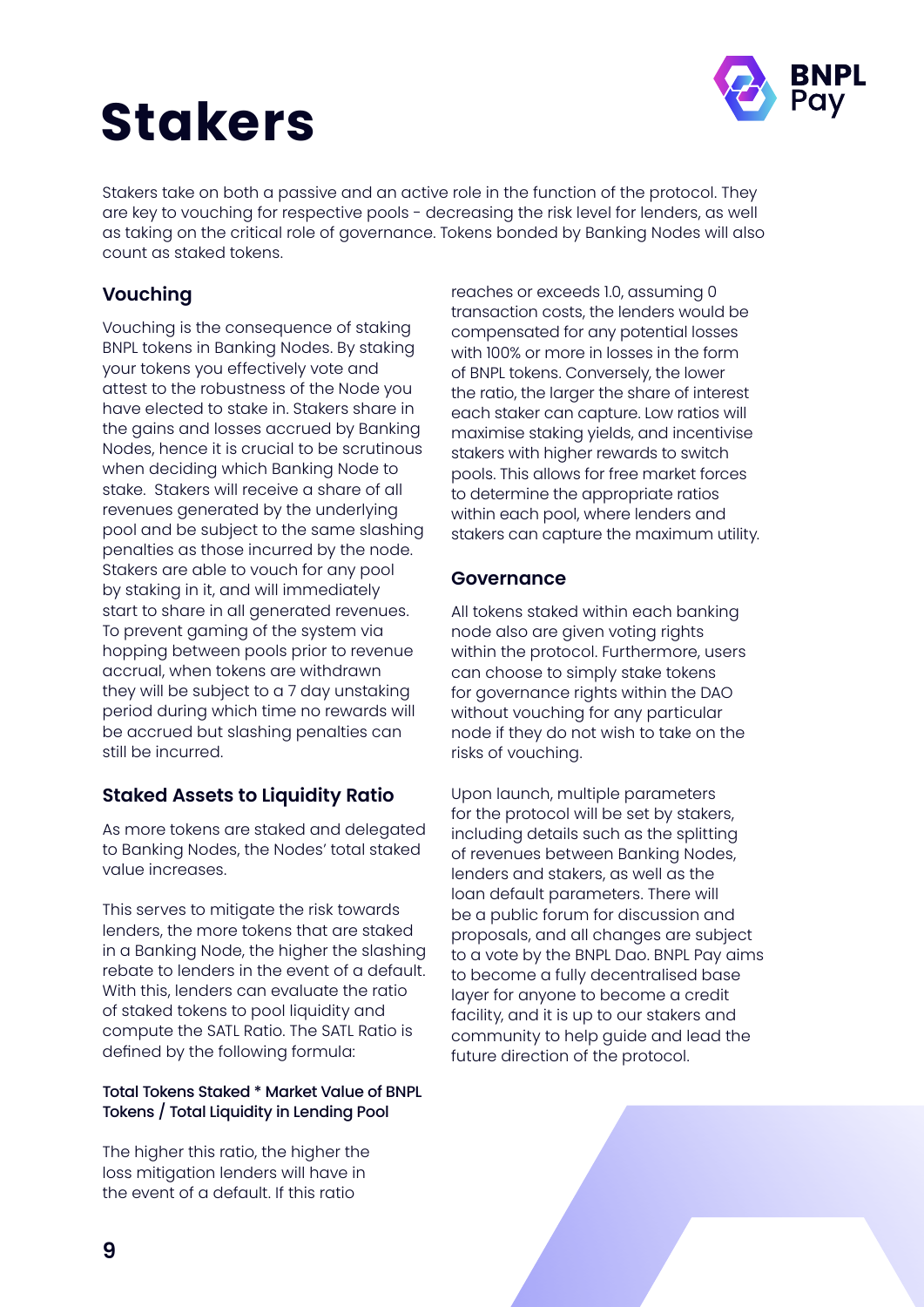

### **Example of BNPL Pay at Work**

Once the BNPL Protocol is live, there will be multiple Banking Nodes running with multiple pools. A borrower can apply for a loan from any of these nodes. Lenders and stakers will be able to lend stablecoins, stake BNPL tokens or do both, with any of these nodes.

In our example, let's use Banking Node 1, where there is \$5,000,000 USD of liquidity, 1,000,000 BNPL Tokens staked, a total of 1,000,000 Tokens Bonded, with a BNPL trading price of \$1.00 per token.

The SATL Ratio in this case would be 0.4. Each lender of the pool has received 1 bnUSD token that is redeemable for USD at any time, at the current bnUSD/USD ratio. The starting ratio is 1:1, as 5,000,000 bnUSD tokens have been issued, and there is a total of \$5,000,000 net asset value of the pool.

John, the owner of a small Buy Now Pay Later company, is looking for additional finance for business operations but is struggling to get credit from traditional avenues at economically viable rates. He requires a loan of \$100,000 USD and seeks out Banking Node 1. Banking Node 1 investigates his creditworthiness, and approves his loan at a 10% interest rate and monthly repayments over a 3 years. He would then need to make 36 monthly installment payments of \$3226.72 (a total of \$116,161.92 over the maturity of the loan). The liquidity pool now has \$4,900,000 USD of liquidity, and \$100,000 of accounts receivable, and a total asset value of \$5,000,000. The bnUSD/USD ratio is still 1:1.

Each installment payment will be broken up into 2 portions, interest and principal. The principal and 80% of the interest is returned directly to the pool. In the first installment, \$833.33 is the interest portion, and \$2,393.39 is the principal. As such, \$2393.39 + \$666.67 is returned to the liquidity pool, where the pool now has \$4,903,060.06 in liquidity, \$97,606.61 in accounts receivable and a total asset value of \$5,000,666.67. This gain is realised by lenders by the increase of the bnUSD/USD ratio to 1.000133334. Of the remaining interest, \$83.33 (50%) will be converted into BNPL tokens, and distributed

proportionately to the providers of the 2,000,000 BNPL staked and bonded tokens, and the other \$83.33 will be locked into the bonding contract of the Banking Node that is only claimable upon maturity of the loan.

#### **Scenario 1: If John Successfully Completes the Loan**

If John is successful in making each installment payment for the 36 month duration, the loan will be considered completed. With each repayment, the total asset value of the pool grows, and the ending asset value of the pool will grow by \$12,929.54 as a result of this loan. The bnUSD/USD ratio will be 1.002585908. The staked/bonded tokens will receive 1,616.19 BNPL tokens (assuming a constant price of \$1 per token), and upon completion, the Banking Node operator can withdraw \$1,616.19 in accrued interest.

### **Scenario 2: If John Defaults**

If on month 2, John fails to pay his installment, and his loan is considered defaulted, the following occurs; The \$83.33 locked in the bonding contract will be returned to the liquidity pool, increasing the liquidity from \$4,903,060.06 to \$4,903,143.39, and the accounts receivable will be written off to 0, reducing the total asset value to 4,903,143.39. As such, the pool will incur a loss of \$96,856.61, or 1.937%. With this, a slashing penalty will be applied, and 38,742.64 tokens will be slashed from the bonded and staked tokens proportionately, and distributed to lenders of the liquidity pool proportionately. This helps mitigate the losses of lenders by 40% (equivalent to the SATL ratio), down to \$58,113.97. The bUSD/USD ratio will then be 0.980628678, but each lender will receive a portion of the slashed BNPL tokens.